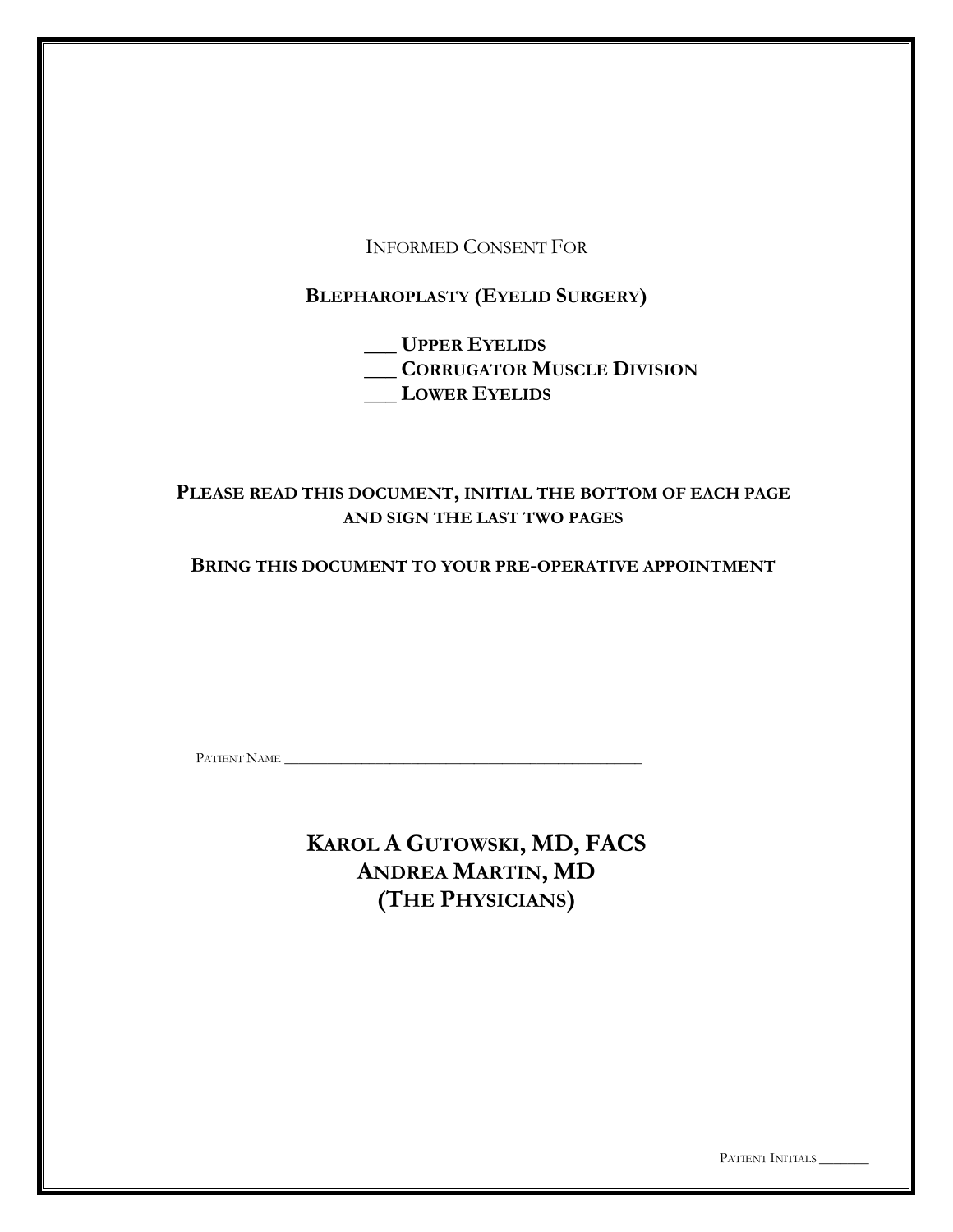### **INSTRUCTIONS**

This is an informed-consent document which has been prepared to help inform you about blepharoplasty surgery, its risks, and alternative treatments.

It is important that you read this information carefully and completely. Please initial each page, indicating that you have read the page and sign the consent for surgery as proposed by your plastic surgeon(s).

#### **INTRODUCTION**

Blepharoplasty is a surgical procedure to remove excess skin, with or without removal of muscle, from the upper and/or lower eyelids. Underlying fatty tissue may also be selectively removed or repositioned. Blepharoplasty can improve drooping skin and "eye bags," and help improve vision in patients who have hooding of their upper eyelids. Although it can add an upper eyelid crease to the Asian eyelid, it will not erase evidence of one's racial or ethnic heritage. Blepharoplasty will not remove "crow's feet" or other wrinkles, eliminate dark circles under the eyes, or lift sagging eyebrows.

Blepharoplasty surgery is customized for every patient, depending on his or her particular needs. It can be performed alone involving upper, lower or both eyelid regions, or in conjunction with other surgical procedures of the eye, face, brow, or nose. In some patients, who have laxity between the lower eyelid and the eyeball, consideration for tightening of the lower eyelid (canthoplasty/canthopexy) at the time of blepharoplasty may be recommended. Eyelid surgery cannot stop the process of aging.

### **ALTERNATIVE TREATMENTS**

Alternative forms of management include not treating the skin laxity and excess fat in the eyelids or in the forehead and upper eyebrow region by surgery. Other forms of eyelid surgery may be needed should you have disorders affecting the function of the eyelid such as drooping eyelids from muscle problems (eyelid ptosis) or loss of apposition between the eyelid and eyeball (ectropion). Minor skin wrinkling may be improved through chemical peels, lasers or other skin treatments. Risks and potential complications are associated with alternative forms of treatment.

#### **RISKS OF BLEPHAROPLASTY SURGERY**

Every surgical procedure involves a certain amount of risk, and it is important that you understand the risks involved. An individual's choice to undergo a surgical procedure is based on the comparison of the potential risks to benefits. Although the majority of patients do not experience the following complications, you should discuss each of them with your plastic surgeon(s) to make sure you understand the risks, potential complications, and consequences of blepharoplasty surgery.

**Bleeding**- It is possible, though unusual, to have a bleeding episode during or after surgery. Bleeding may occur under the skin or internally around the eyeball. Should you develop post-operative bleeding, it may require emergency treatment or surgery. Do not take any aspirin or anti-inflammatory medications for two weeks before surgery, as this may contribute to a greater risk of a bleeding problem. Non-prescription "herbs" and dietary supplements can increase the risk of surgical bleeding. Hypertension (high blood pressure) that is not well controlled may cause bleeding during or after surgery. Accumulations of blood under the skin may delay healing and cause scarring. **Blindness**- Blindness is extremely rare after blepharoplasty. It can be caused by internal bleeding around the eye during or after surgery. The occurrence of this is not predictable.

**Page 2 of 7 Patient Initials \_\_\_\_\_\_\_\_\_\_\_ 030722**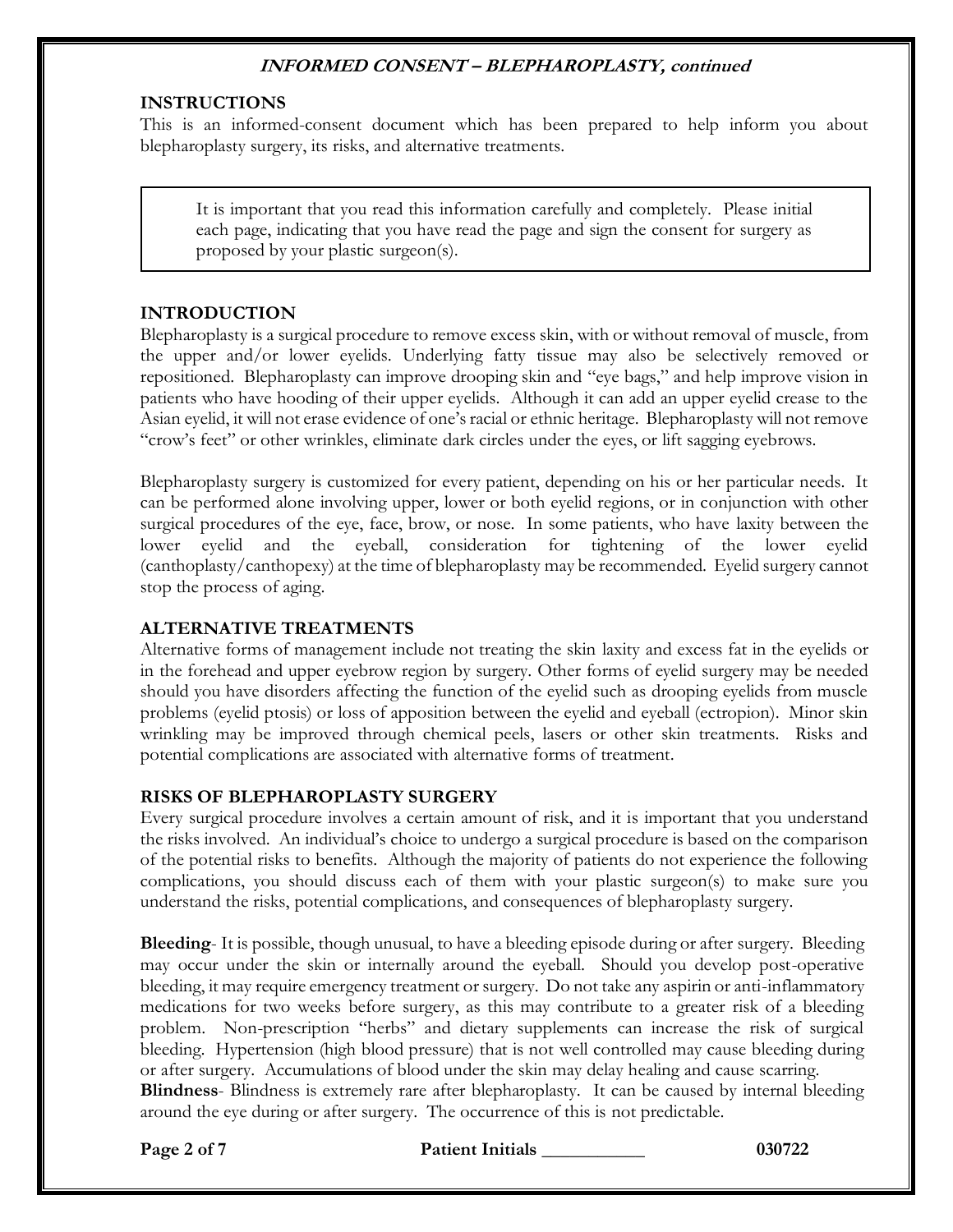**Change in skin sensation**- Diminished (or loss of) skin sensation in the face may not totally resolve after eyelid surgery. Tingling or itching sensations can occur within the cheek, nose, and lip area.

**Damage to deeper structures**- Deeper structures such as nerves, blood vessels, and eye muscles may be damaged during surgery. The potential for this to occur varies with the type of blepharoplasty procedure performed. Injury to deeper structures may be temporary or permanent.

**Nerve injury**- There is the potential for injury to both motor and sensory nerves during a lower blepharoplasty procedure. Although very rare, weakness or loss in movement of the eyelids may occur after surgery. Most individuals will notice a return of motor function; permanent weakness is rare. Injury may also occur in the sensory nerves of the cheek, nose and lip regions, but is uncommon. Permanent numbness or painful nerve scarring is rare.

**Scarring**- Although good wound healing after a surgical procedure is expected, abnormal scars may occur both within the eyelid and deeper tissues. In rare cases, abnormal scars may result. Scars may be unattractive and a different color than surrounding skin. There is the possibility of visible marks in the eyelid or small skin cysts from sutures. Additional treatments may be needed to treat scarring.

**Asymmetry**- The human face and eyelid region is normally asymmetrical. There can be a variation from one side to the other following a blepharoplasty surgery.

**Dry eye problems**- Permanent disorders involving decreased tear production can occur after blepharoplasty. The occurrence of this is rare and not entirely predictable. Individuals who normally have dry eyes may be advised to use special caution in considering blepharoplasty surgery.

**Ectropion**- Displacement of the lower eyelid away from the eyeball is a rare complication. Further surgery may be required to correct this condition.

**Corneal exposure problems**- Some patients experience difficulties closing their eyelids after surgery and problems may occur in the cornea due to dryness. Should this rare complication occur, additional treatments or surgery and treatment may be necessary. It is important to follow all post op instructions for eye lubrication.

**Chronic pain**- Chronic pain may occur very infrequently after blepharoplasty.

**Infection**- Infection is very rare after surgery. Should an infection occur, additional treatment including antibiotics or admission to the hospital, may be necessary.

**Skin disorders/skin cancer**- A blepharoplasty is a surgical procedure to tighten the loose skin and deeper structures of the eyelid. Skin disorders and skin cancer may occur independently of eyelid surgery.

**Unsatisfactory result**- There is the possibility of a poor result from eyelid surgery. Surgery may result in unacceptable visible deformities, loss of function, wound disruption, and loss of sensation. You may be disappointed with the results of surgery. Infrequently, it is necessary to perform additional surgery to improve your results. Additional surgical procedures such as a browlift may be needed to correct eyebrow sagging, which contributes to upper eyelid problems.

**Page 3 of 7 Patient Initials \_\_\_\_\_\_\_\_\_\_\_ 030722**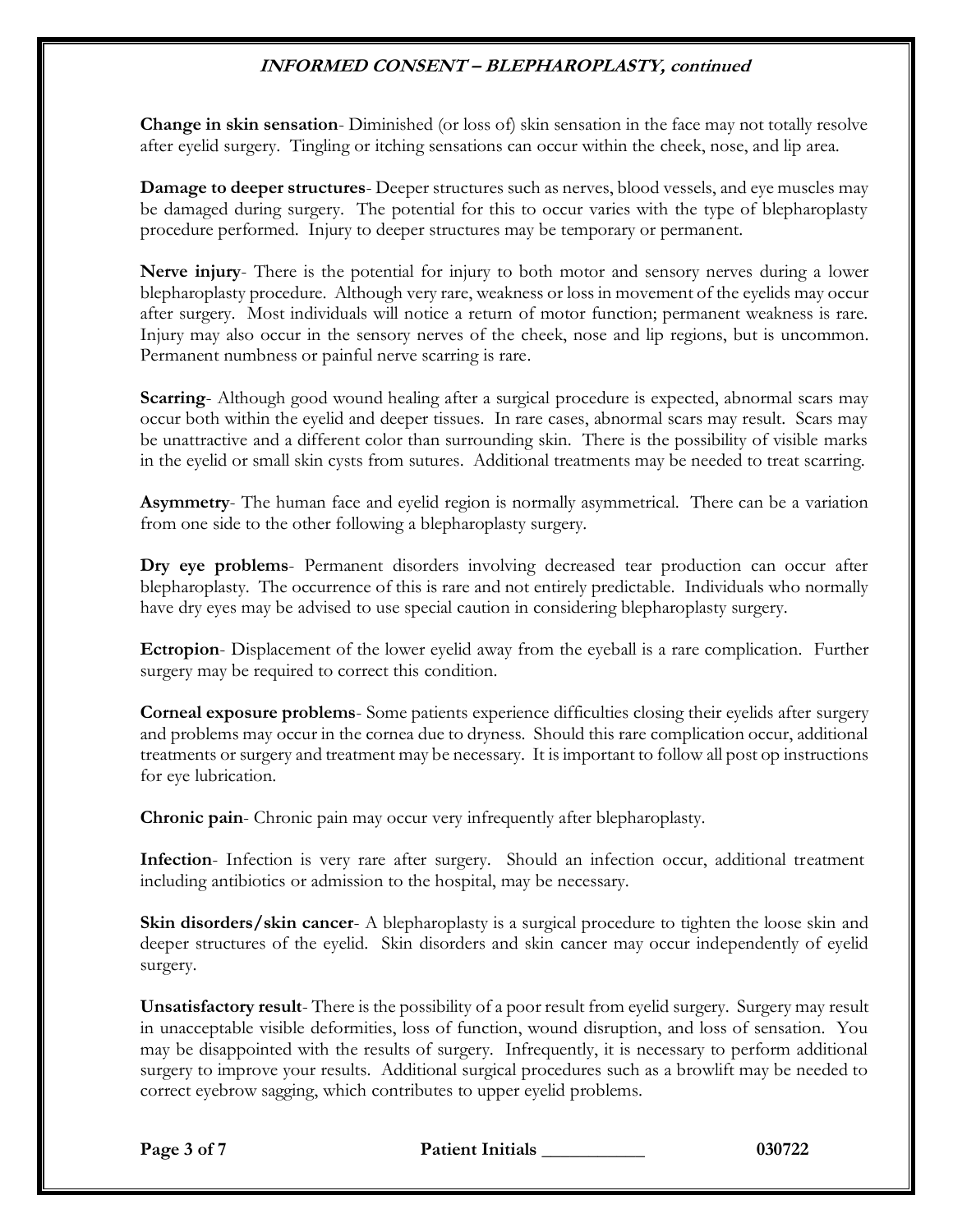**Long term effects**- Subsequent alterations in eyelid appearance may occur as the result of aging, weight loss or gain, sun exposure, or other circumstances not related to eyelid surgery. Blepharoplasty surgery does not arrest the aging process or produce permanent tightening of the eyelid region. Future surgery or other treatments may be necessary to maintain the results of a blepharoplasty.

**Eyelash hair loss**- Hair loss may occur in the lower eyelash area where the skin was elevated during surgery. The occurrence of this is not predictable. Hair loss may be temporary or permanent.

**Corrugator muscle division** – The eyebrows are lowered (frown) by pairs of muscles above the eyelid including the corrugator muscles. If these muscles are cut and partially removed during the upper blepharoplasty procedure, the ability to frown may be weakened or eliminated permanently. However, other muscles may still have a similar function and so the loss of frowning is not guaranteed. There is a risk of forehead numbness and brow irregularities with this procedure.

**Delayed healing**- Wound disruption or delayed wound healing is possible. Some areas of the body may not heal normally and may take a long time to heal. Some areas of skin may die, resulting in wound formation. This may require frequent dressing changes or further surgery to remove the nonhealed tissue.

#### **Smokers have a greater risk of skin loss and wound healing complications.**

**Allergic reactions**- In rare cases, local allergies to tape, suture material, or topical preparations have been reported. Systemic reactions, which are more serious, may occur to drugs used during surgery and prescription medications. Allergic reactions may require additional treatment.

**Surgical anesthesia**- Both local and general anesthesia involve risk. There is the possibility of complications, injury, and even death from all forms of surgical anesthesia or sedation.

**Blood clots**- Blood clots in the veins of the arms, legs, or pelvis and may result from prolonged surgery or immobilization. These clots may cause problems with the veins or may break off and flow to the lungs where they may cause serious pulmonary problems.

**Pulmonary complications**- Pulmonary (lung and breathing) complications may occur from both blood clots (pulmonary emboli) and complications related to general anesthesia. Should either of these complications occur, you may require hospitalization and additional treatment. Pulmonary complications can be life-threatening or fatal in some circumstances.

**Death or serious injury** – In very rare cases, serious complications such stroke, heart attack or even death have resulted from surgery.

### **HEALTH INSURANCE**

If hooding of the upper eyelids interferes with your vision, your health insurance company may cover blepharoplasty surgery for the upper eyelids only. Most health insurance companies exclude coverage for cosmetic surgical operations such as the lower eyelid blepharoplasty or any complications that might occur from surgery. Please carefully review your health insurance subscriber information pamphlet.

**Page 4 of 7 Patient Initials \_\_\_\_\_\_\_\_\_\_\_ 030722**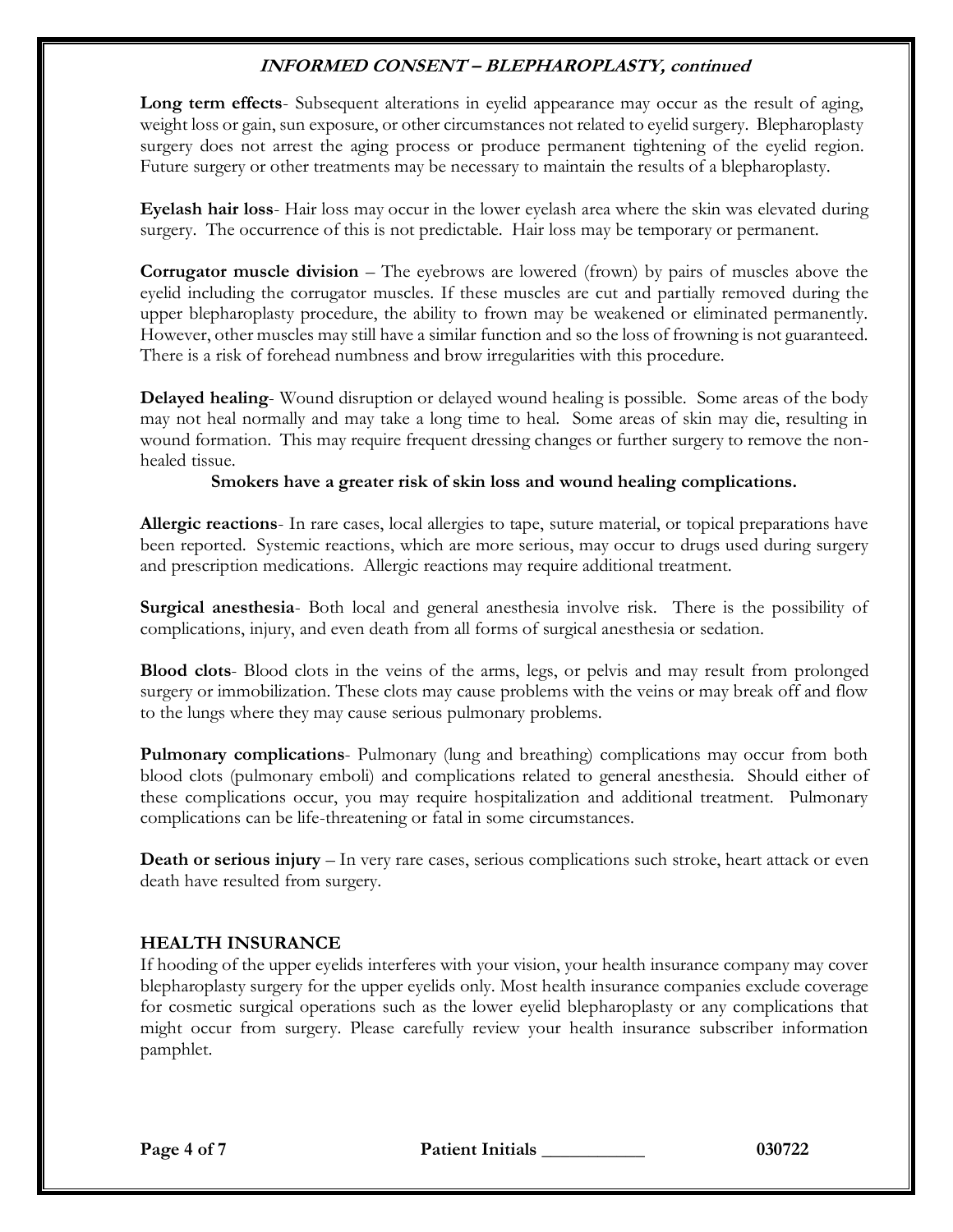## **ADDITIONAL SURGERY**

There are many variable conditions in addition to risk and potential surgical complications that may influence the long-term result of eyelid surgery. Even though risks and complications occur infrequently, the risks cited are the ones that are particularly associated with blepharoplasty surgery. Other complications and risks can occur but are even more uncommon. Should complications occur, additional surgery or other treatments may be necessary. The practice of medicine and surgery is not an exact science. Although good results are expected, there is no guarantee or warranty expressed or implied, on the results that may be obtained.

### **FINANCIAL RESPONSIBILITIES**

The cost of surgery involves several charges for the services provided. The total includes fees charged by your doctor, the cost of surgical supplies, anesthesia, laboratory tests, and possible outpatient hospital or facility charges, depending on where the surgery is performed. Depending on whether the cost of surgery is covered by an insurance plan, you will be responsible for necessary co-payments, deductibles and charges not covered. Additional costs may occur should complications develop from the surgery. Secondary surgery or hospital day-surgery charges involved with revisionary surgery would also be your responsibility.

#### **DISCLAIMER**

Informed consent documents are used to communicate information about the proposed treatment of a condition along with disclosure of risks and alternative forms of treatment(s). The informed consent process attempts to define principles of risk disclosure that should generally meet the needs of most patients in most circumstances.

However, informed consent documents should not be considered all-inclusive in defining other methods of care and risks encountered.

Informed consent documents are not intended to define or serve as the standard of medical care. Standards of medical care are determined based on all the facts involved in an individual case and are subject to change as scientific knowledge and technology advance and as practice patterns evolve.

**It is important that you read the above information carefully and have all your questions answered before signing the consent on the next page.**

**Page 5 of 7 Patient Initials \_\_\_\_\_\_\_\_\_\_\_ 030722**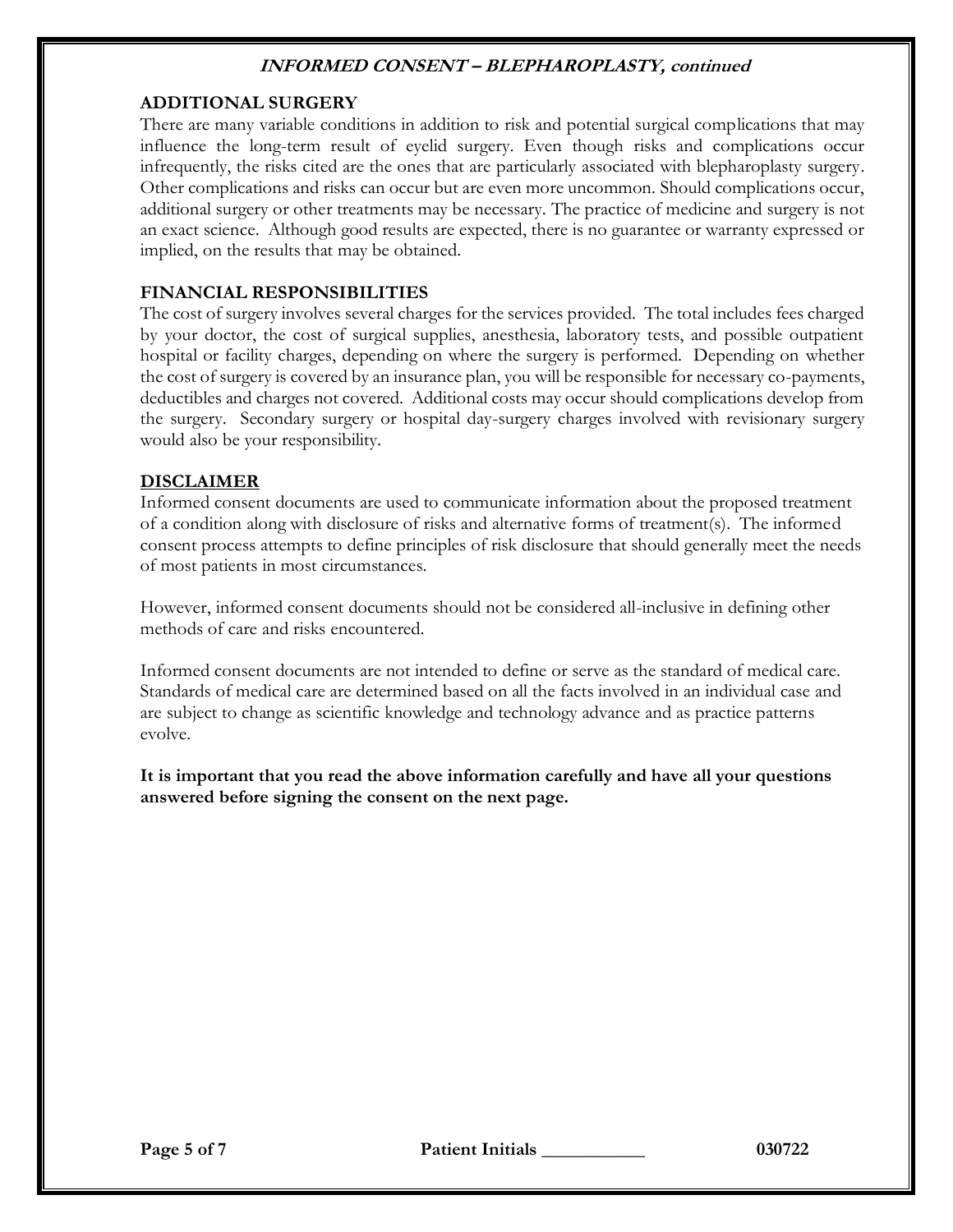# **CONSENT FOR SURGERY, PROCEDURE OR TREATMENT**

1. I hereby authorize Dr. Karol Gutowski and/or Dr. Andrea Martin, and such assistants as may be selected, to perform the following procedure or treatment:

## **Blepharoplasty (Eyelid Surgery)**

I have received the following information sheet:

## **INFORMED CONSENT FOR BLEPHAROPLASTY**

- 2. I recognize that during the course of the operation and medical treatment or anesthesia, unforeseen conditions may necessitate different procedures than those above. I therefore authorize the above physician(s) and assistants or designees to perform such other procedures that are in the exercise of his or her professional judgment necessary and desirable. The authority granted under this paragraph shall include all conditions that require treatment and are not known to my physician(s) at the time the procedure is begun.
- 3. I consent to the administration of such anesthetics considered necessary or advisable. I understand that all forms of anesthesia involve risks, and the possibility of complications, or injury.
- 4. I acknowledge that no guarantee has been given by anyone as to the results that may be obtained.
- 5. I consent to the photographing and video recording of the operation(s) or procedure(s) to be performed, including appropriate portions of my body, for medical, scientific or educational purposes, provided my identity is not revealed by the pictures.
- 6. For purposes of advancing medical education, I consent to the admittance of observers to the operating room.
- 7. I consent to the disposal of any tissue, medical devices or body parts which may be removed.
- 8. I authorize the release of my Social Security number to appropriate agencies for legal reporting and medical-device registration, if applicable.

#### 9. IT HAS BEEN EXPLAINED TO ME IN A WAY THAT I UNDERSTAND:

- a. THE ABOVE TREATMENT OR PROCEDURE TO BE UNDERTAKEN
- b. THERE MAY BE ALTERNATIVE PROCEDURES OR METHODS OF TREATMENT
- c. THERE ARE RISKS TO THE PROCEDURE OR TREATMENT PROPOSED

\_\_\_\_\_\_\_\_\_\_\_\_\_\_\_\_\_\_\_\_\_\_\_\_\_\_\_\_\_\_\_\_\_\_\_\_\_\_\_\_\_\_\_\_\_\_\_\_\_\_\_\_\_\_\_\_\_\_\_\_\_\_\_\_\_\_\_\_\_\_

\_\_\_\_\_\_\_\_\_\_\_\_\_\_\_\_\_\_\_\_\_\_\_\_\_\_\_\_\_\_\_\_\_\_\_\_\_\_\_\_\_\_\_\_\_\_\_\_\_\_\_\_\_\_\_\_\_\_\_\_\_\_\_\_\_\_\_\_\_\_

I CONSENT TO THE TREATMENT OR PROCEDURE AND THE ABOVE LISTED ITEMS (1-9). I AM SATISFIED WITH THE EXPLANATION.

Patient or Person Authorized to Sign for Patient

\_\_\_\_\_\_\_\_\_\_\_\_\_\_\_\_\_\_ \_\_\_\_\_\_\_\_\_\_\_\_\_\_\_\_\_\_

Witness

Date Time

**Page 6 of 7 Patient Initials \_\_\_\_\_\_\_\_\_\_\_ 030722**